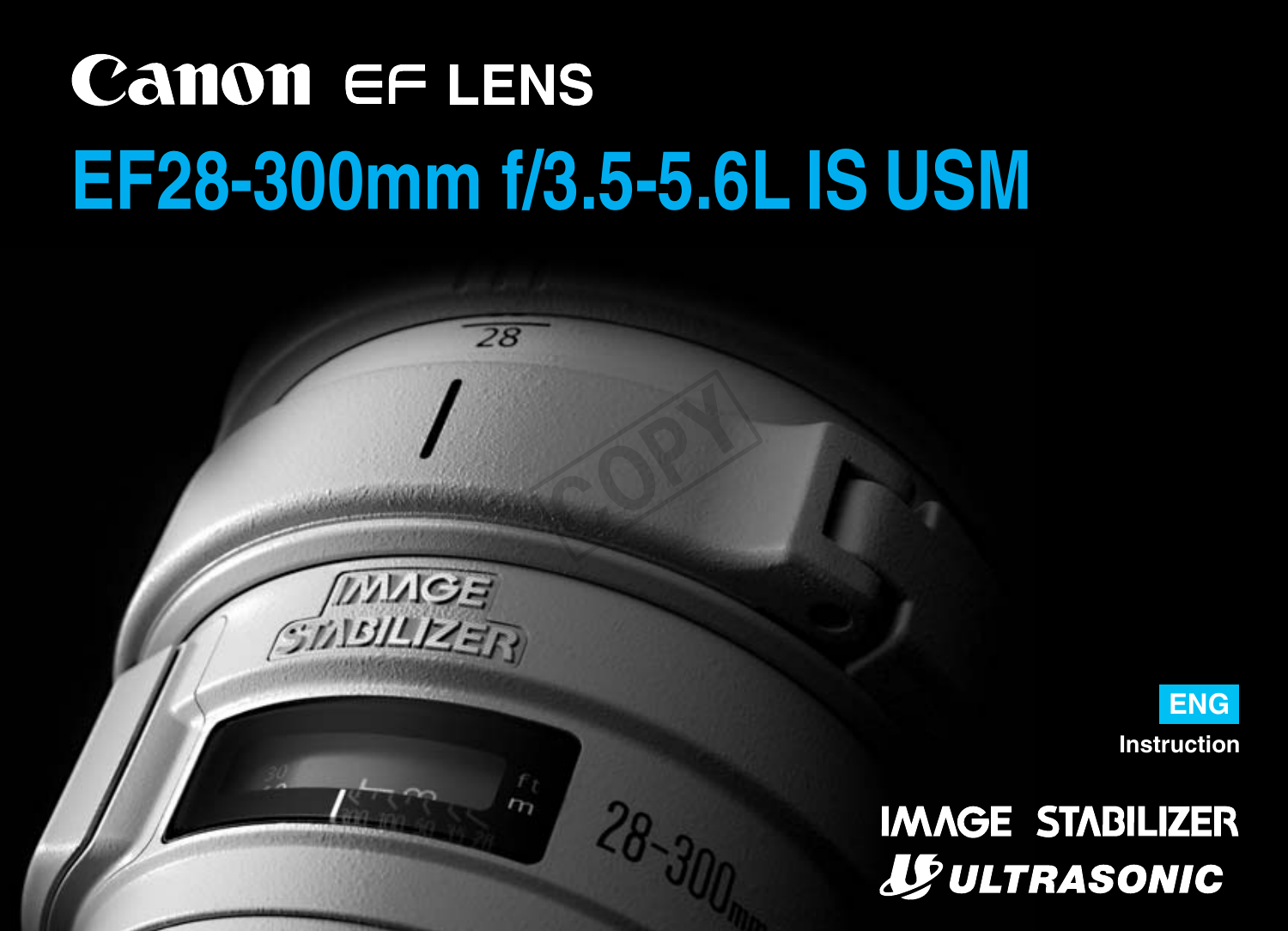#### **Thank you for purchasing a Canon product.**

**The Canon EF28-300mm f/3.5-5.6L IS USM lens is a powerful high-performance zoom lens for EOS cameras equipped with an Image Stabilizer, and covering a wide range of focal lengths from wide angle to telephoto.**

- "IS" stands for Image Stabilizer.
- "USM" stands for Ultrasonic Motor.

#### **Conventions used in this instruction**

Warning to prevent lens or camera malfunction or damage.

|--|

Supplementary notes on using the lens and taking pictures.

#### **Features**

- 1. The Image Stabilizer gives the equivalent effect of a shutter speed three stops faster\*. The lens also has a second image stabilizer mode that is optimized for following shots of moving subjects.
- 2. Aspheric and UD lens elements for truly exceptional imaging capability.
- 3. Ultrasonic motor (USM) for quick and quiet autofocusing.
- 4. Manual focusing is available after the subject comes into focus in autofocus mode (ONE SHOT AF). E. Aspre<br>
excep<br>
3. Ultras<br>
autofo<br>
4. Manua<br>
come
	- 5. A truly round aperture hole results in a nicer background blur.
	- 6. Adjustable zoom ring touch lets you lock at any focal length.
	- 7. Tight seal structure ensures excellent dustproof and drip-proof performance.
	- \* Based on [1/focal length] second. Generally, it requires a shutter speed [1/focal length] second or faster to prevent camera shake.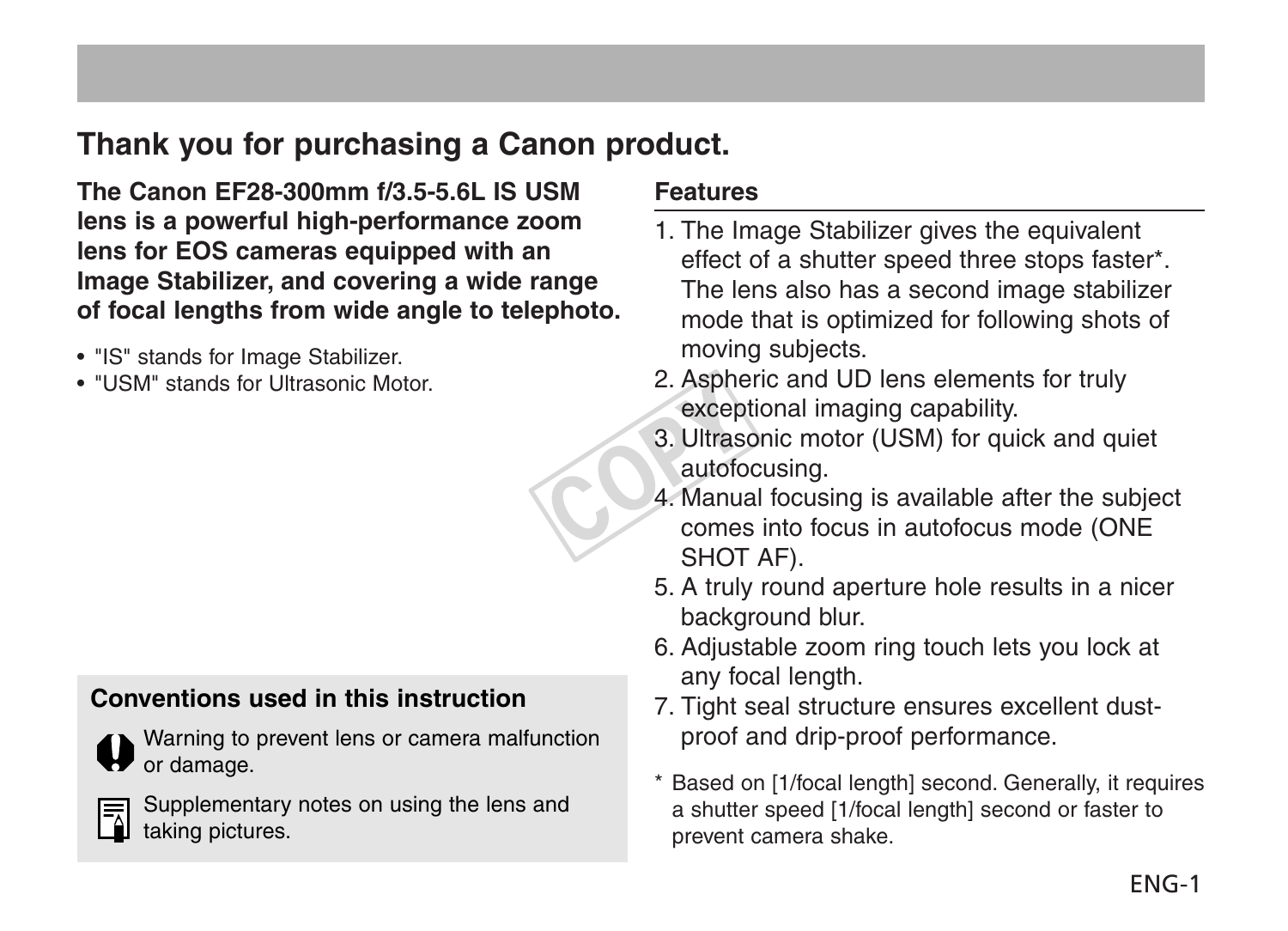# a **Safety Precautions**

#### a **Safety Precautions**

- **Do not look at the sun or a bright light source through the lens or camera.** Doing so could result in loss of vision. Looking at the sun directly through the lens is especially hazardous.
- **Whether it is attached to the camera or not, do not leave the lens under the sun without the lens cap attached.** This is to prevent the lens from concentrating the sun's rays, which could cause a fire.

#### **Handling Cautions**

- **If the lens is taken from a cold environment into a warm one, condensation may develop on the lens surface and internal parts.** To prevent condensation in this case, first put the lens into an airtight plastic bag before taking it from a cold to warm environment. Then take out the lens after it has warmed gradually. Do the same when taking the lens from a warm environment into a cold one.
- Do not leave the lens in excessive heat such as in a car in direct sunlight. **High temperatures can cause the lens to malfunction.**

This device complies with Part 15 of the FCC Rules. Operation is subject to the following two conditions: (1) This device may not cause harmful interference, and (2) this device must accept any interference received, including interference that may cause undesired operation.

Do not make any changes or modifications to the equipment unless otherwise specified in the instructions. If such changes or modifications should be made, you could be required to stop operation of the equipment.

This equipment has been tested and found to comply with the limits for a class B digital device, pursuant to part 15 of the FCC Rules. These limits are designed to provide reasonable protection against harmful interference in a residential installation. This equipment generates, uses and can radiate radio frequency energy and, if not installed and used in accordance with the instructions, may cause harmful interference to radio communications. harmful inte<br>
generates,<br>
installed an<br>
larmful inte<br>
harmful inte<br>
harmful interference<br>
the protections<br>
the protections<br>
the protections<br>
the protections<br>
the protections<br>
the protections<br>
the protections<br>
the protectio

However, there is no guarantee that interference will not occur in a particular installation. If this equipment does cause harmful interference to radio or television reception, which can be determined by turning the equipment off and on, the user is encouraged to try to correct the interference by one or more of the following measures:

- Reorient or relocate the receiving antenna.
- Increase the separation between the equipment and receiver.
- Consult the dealer or an experienced radio/TV technician for help.

This Class B digital apparatus complies with Canadian ICES-003.

#### A Precautions for using the lens with the **EOS-1N RS**

When shooting with this lens attached to an EOS-1N RS, use -2/3 or -1/2 step exposure compensation.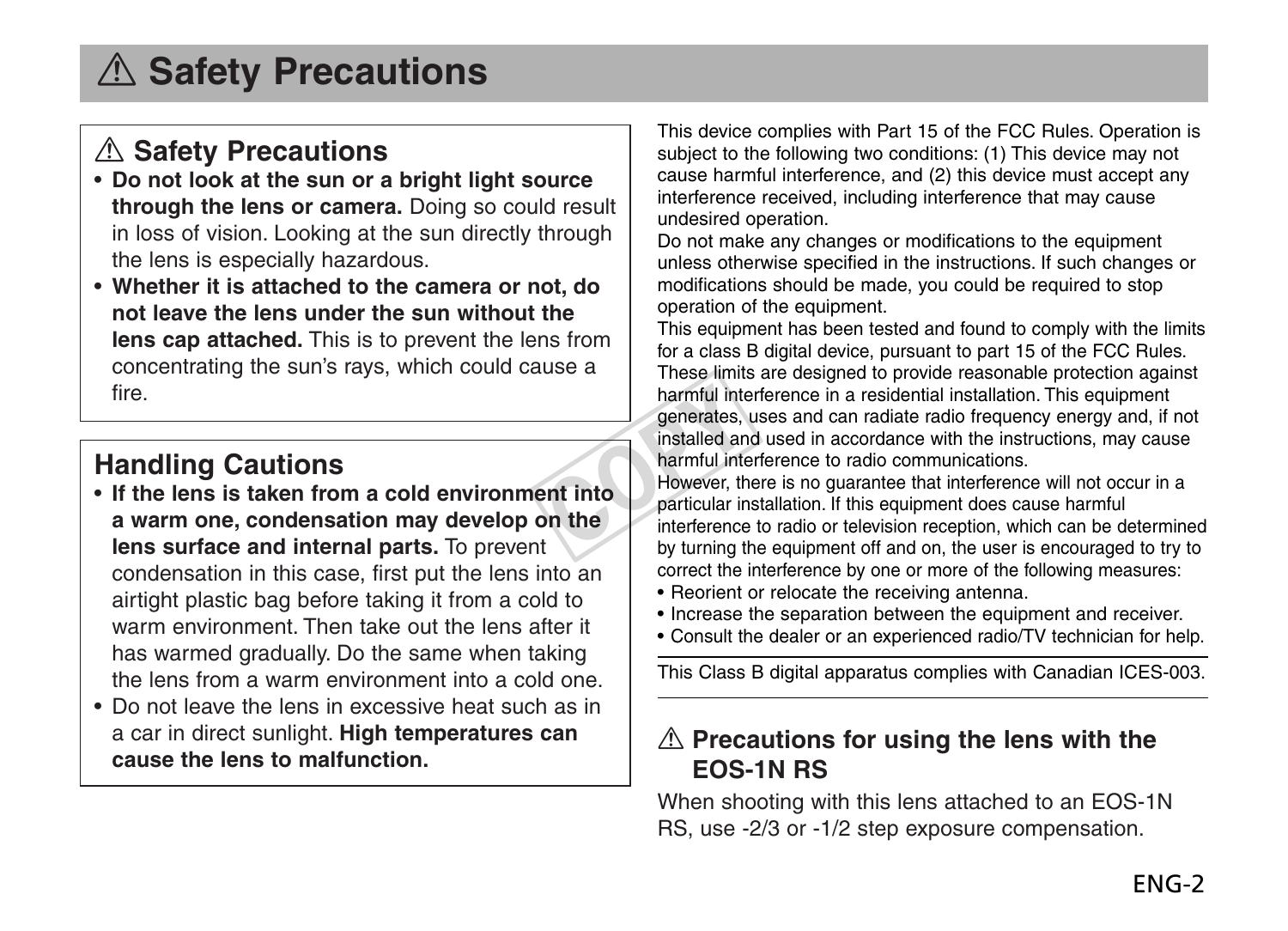#### **Nomenclature**



For detailed information, reference page numbers are provided in parentheses ( $\rightarrow$ \*\*).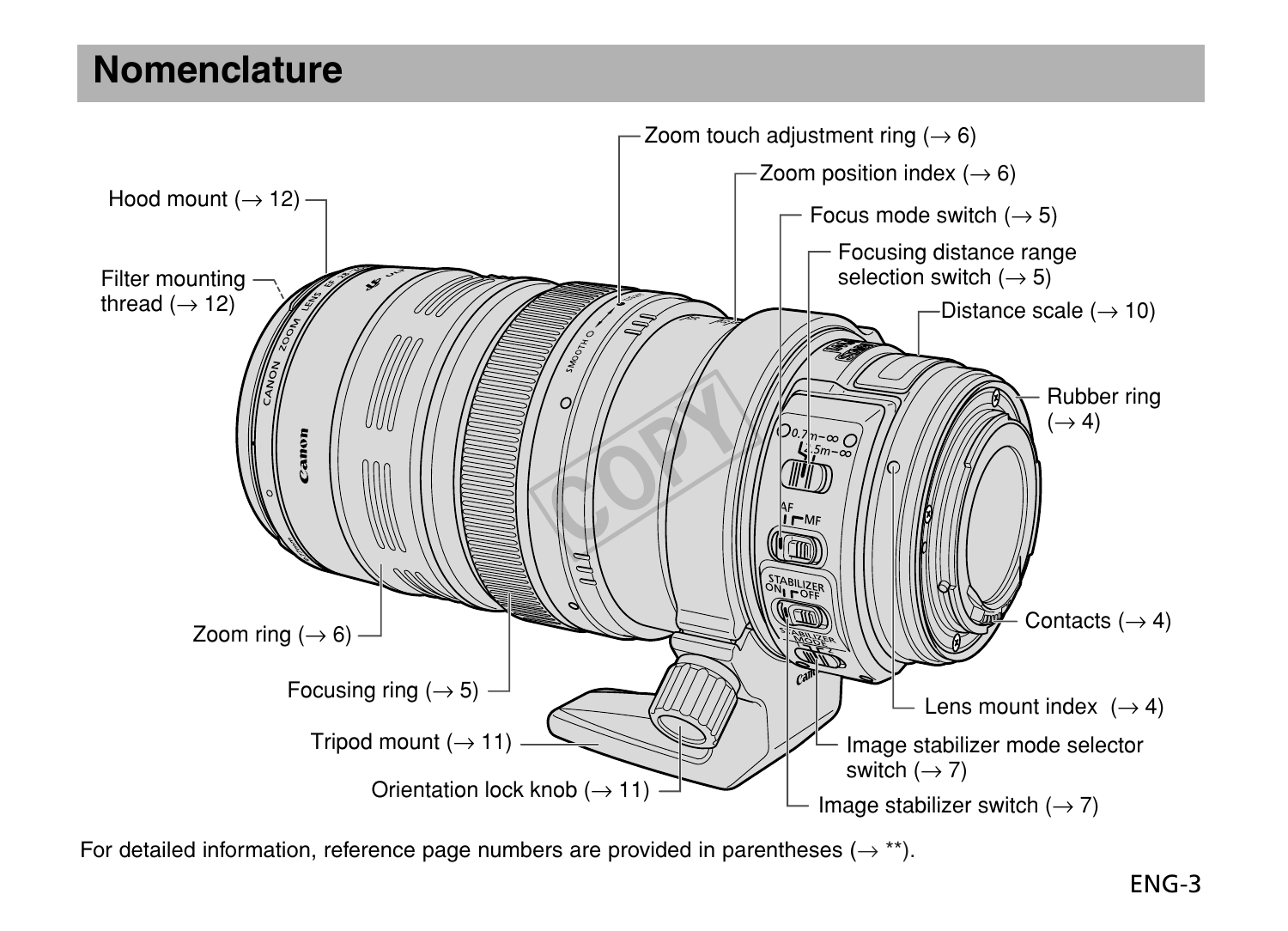### **1. Mounting and Detaching the Lens**

**See your camera's instructions for details on mounting and detaching the lens.**

 $\ddot{\bullet}$ 





- After detaching the lens, place the lens with the rear end up to prevent the lens surface and electrical contacts from getting scratched.
- If the contacts get soiled, scratched, or have fingerprints on them, corrosion or faulty connections can result. The camera and lens may not operate properly.  $\frac{1}{2}$ <br>th the dd<br>ve
- If the contacts get soiled or have fingerprints on them, clean them with a soft cloth.
- If you remove the lens, cover it with the dust cap. To attach it properly, align the lens mount index and the  $\bigcirc$  index of the dust cap as shown in the diagram, and turn clockwise. To remove it, reverse the order.

The lens mount has a rubber ring for enhanced water- and dust-resistance. The rubber ring may cause slight abrasions around the camera's lens mount, but this will not cause any problems. If the rubber ring becomes worn, it is replaceable by a Canon Service Center at cost.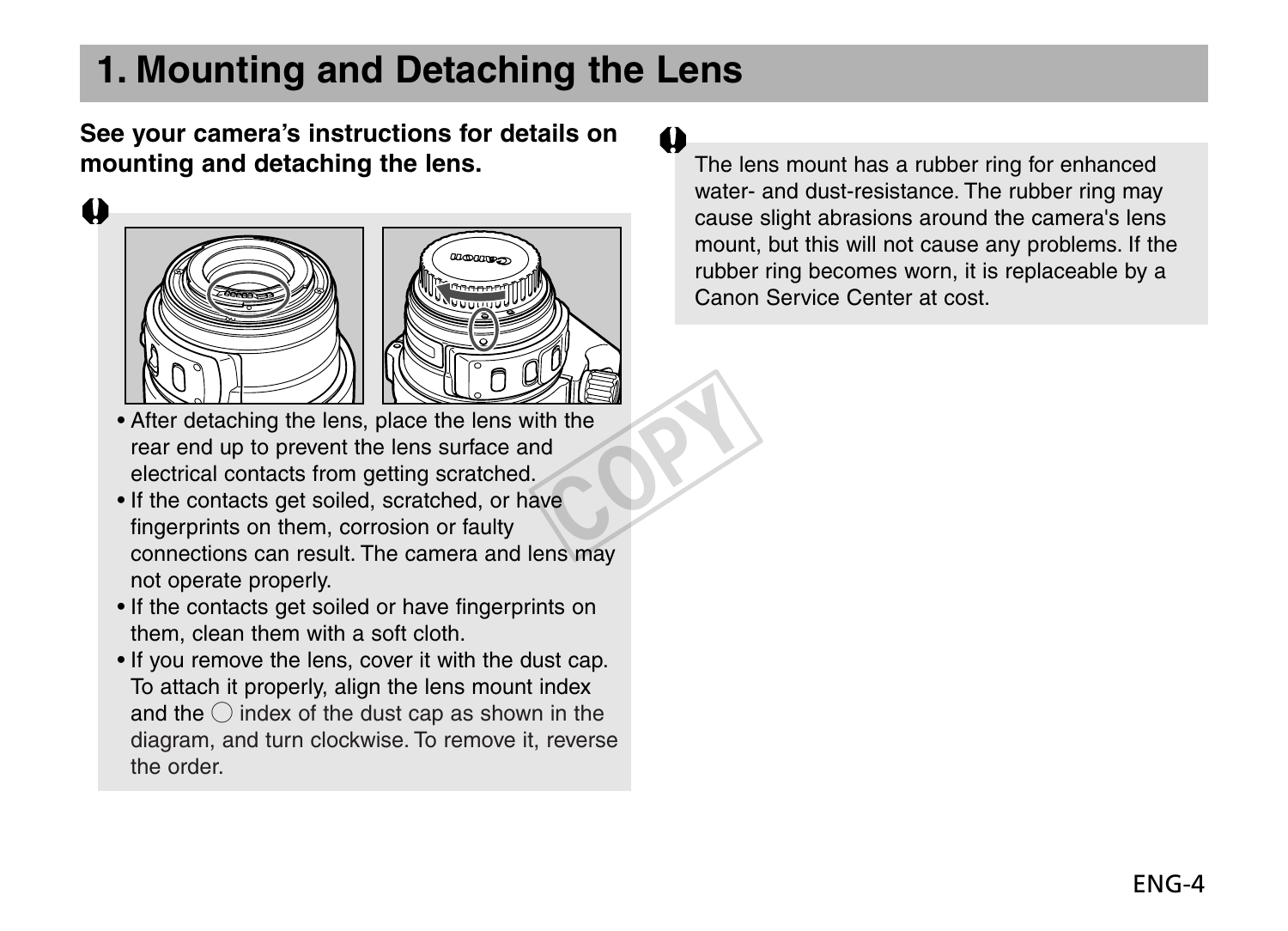#### **2. Setting the Focus Mode**



To shoot in autofocus (AF) mode, set the focus mode switch to AF.

To use only manual focusing (MF), set the focus mode switch to MF, and focus by turning the focusing ring. The focusing ring always works, regardless of the focus mode.

围

After autofocusing in ONE SHOT AF mode, focus manually by pressing the shutter button halfway and turning the focusing ring. (Full-time manual focus)

#### **3. Switching the Focusing Distance Range**



You can set the focusing distance range to 0.7 m/2.3 ft. to infinity or 2.5 m/8.2 ft. to infinity. By setting the suitable focusing distance range, the actual autofocusing time can be shorter. Focus You can<br>
0.7 m/2.<br>
9 focus By settin<br>
the actual<br>
orks,

If you autofocus outside the set focusing distance range, the lens may stop focusing at the start of the focusing range; however, this is not a malfunction. Press the shutter release button halfway again.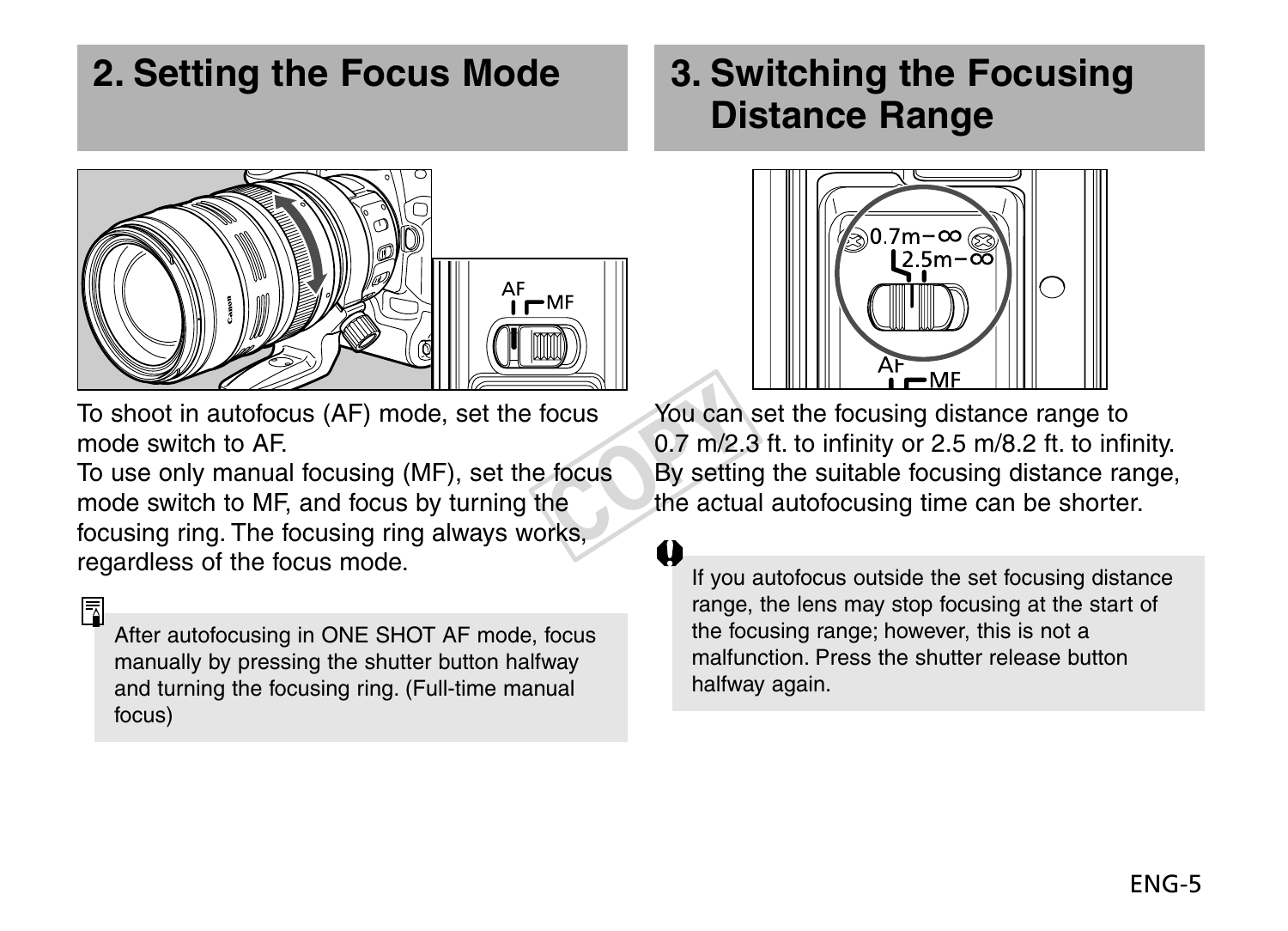### **4. Zooming**



Move the zoom ring forward or backward to zoom.

#### a

- Be sure to finish zooming before focusing. Zooming after focusing can affect the focus.
- To prevent unintended zooming when not shooting, be careful not to set the zooming touch too loose.

### **5. Adjusting Zooming Resistance**



You can adjust the zooming "touch" (resistance) as needed by holding the focusing ring in place and turning the adjustment ring. as need<br>and turn<br>s.<br>S.<br>S. S. S. S. S.

| - |  |  |
|---|--|--|
|   |  |  |
|   |  |  |

Turn the adjustment ring towards the word SMOOTH to reduce the zooming touch, or towards TIGHT to increase it. To lock the zoom ring in place, turn the adjustment ring towards TIGHT until it stops.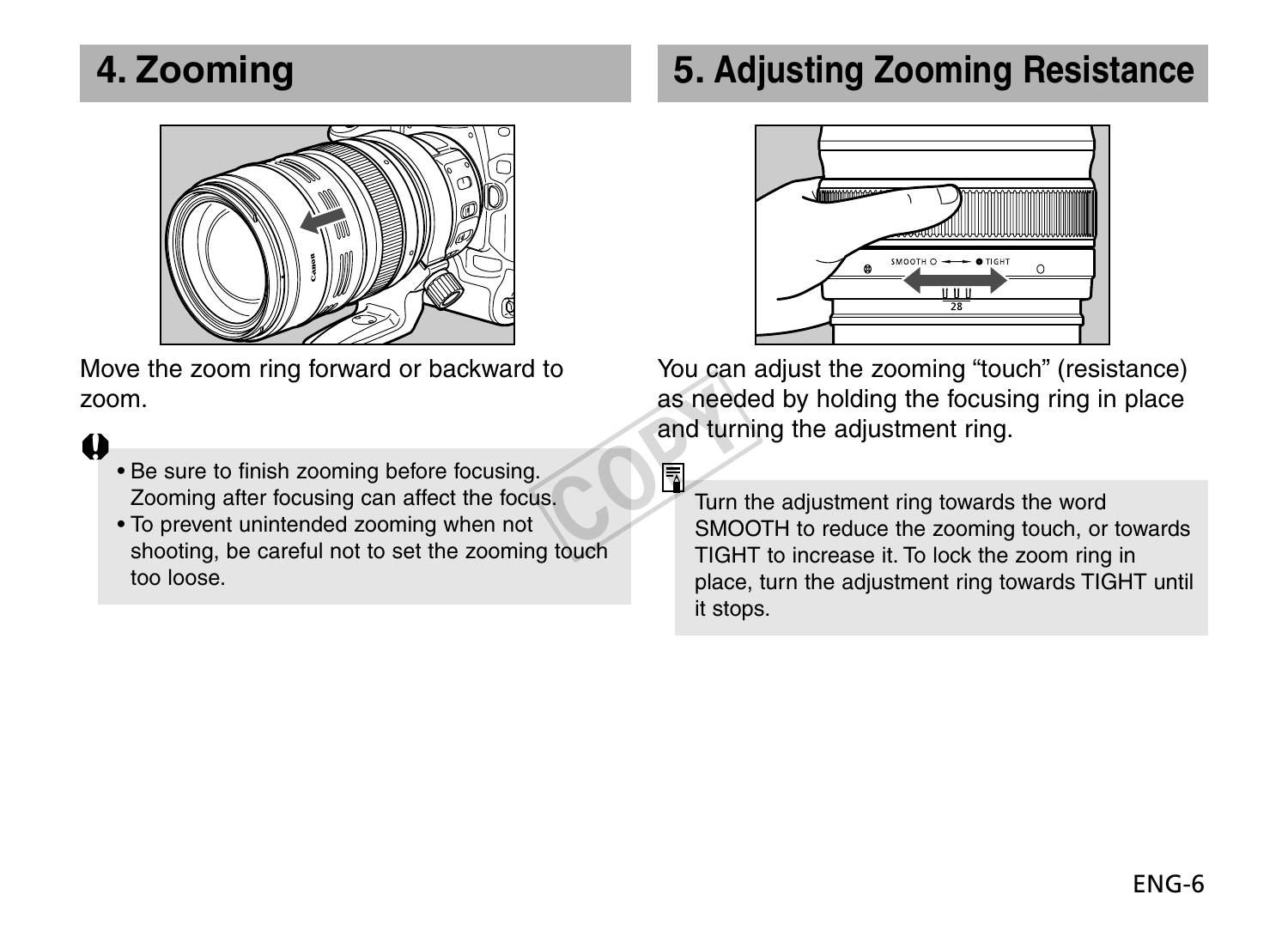### **6. Image Stabilizer Settings**

You can use the image stabilizer in AF or MF mode.



- 1 Set the STABILIZER switch to ON.
	- If you are not going to use the image stabilizer function, set the switch to  $\overline{OFE}$ .



- 
- Select the stabilizer mode.<br>
 MODE 1: Corrects vibrations<br>
all directions. It is mainly<br>
effective for shooting still<br>
subiects. • MODE 1: Corrects vibrations in all directions. It is mainly effective for shooting still subjects.
	- MODE 2: It compensates for vertical camera shake during following shots in a horizontal direction, and compensates for horizontal camera shake during following shots in a vertical direction.



- When you press the shutter button halfway, the Image Stabilizer will start operating.
	- Make sure the image in the viewfinder is stable, then press the shutter button the rest of the way down to take the picture.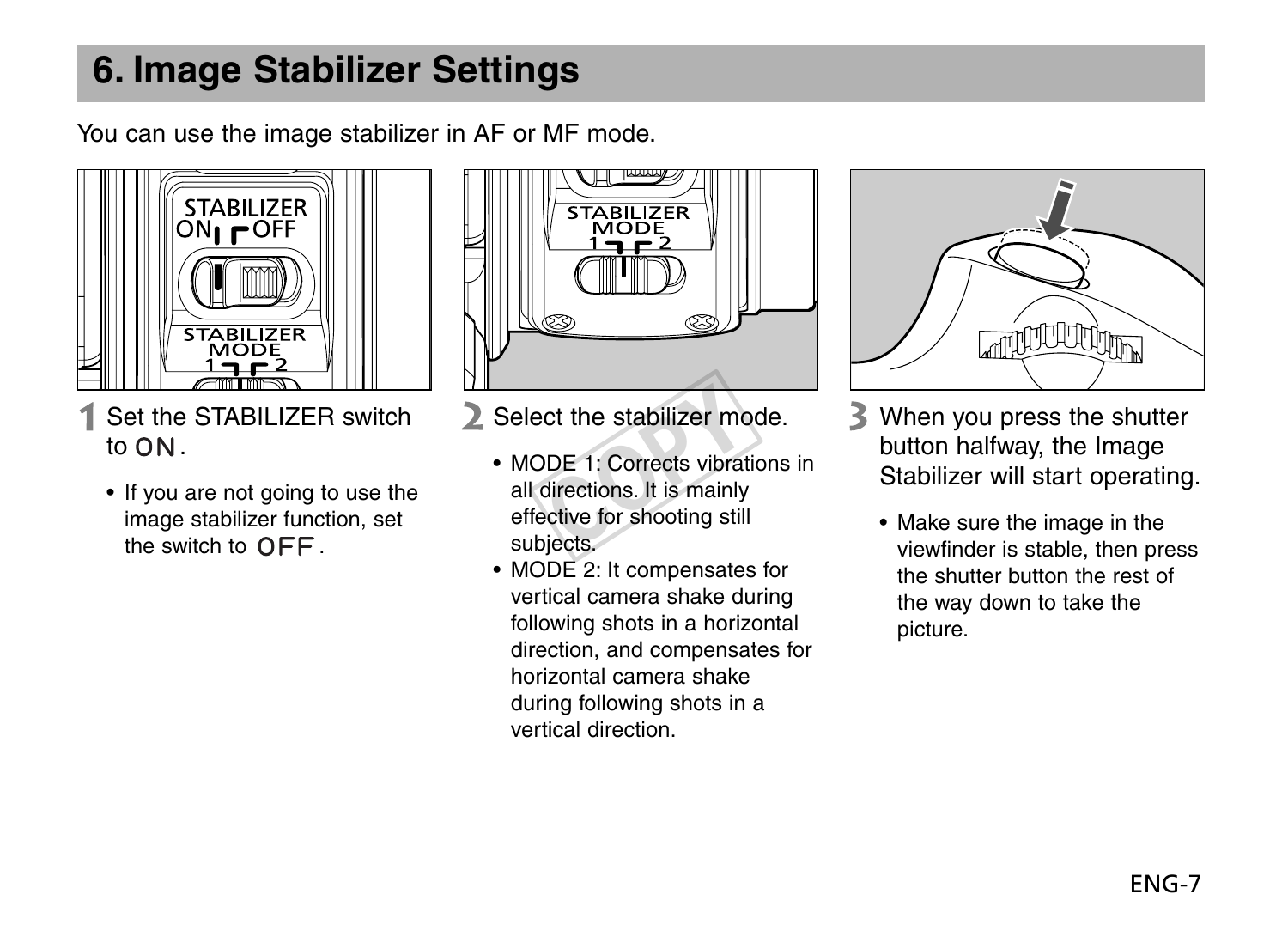### **7. Tips on Using the Image Stabilizer**

The image stabilizer in this lens is effective for hand-held shots under the following conditions.



OFF

- In semi-darkened areas such as indoors or outdoors at night.
- In locations where flash photography is prohibited, such as art museums and theater stages.
- In situations where your footing is uncertain.
- In situations where fast shutter settings cannot be used.

● **MODE 1** ● **MODE 2** 



OFF

• When panning subjects in motion.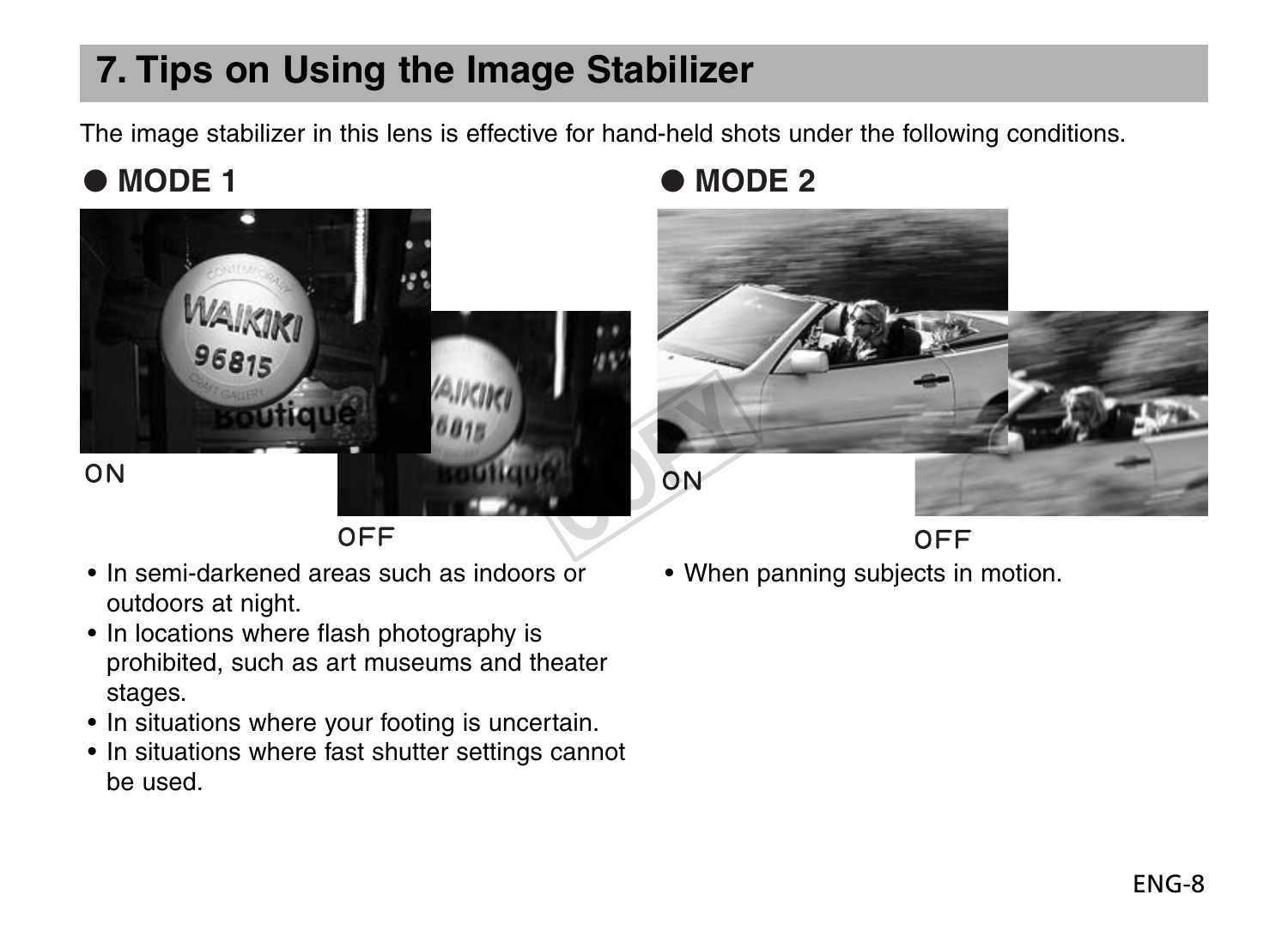#### $\bullet$

- The Image Stabilizer cannot compensate for a blurred shot caused by a subject that moved.
- Set the STABILIZER switch to OFF when you are taking pictures using the Bulb setting (long exposures). If the STABILIZER switch is set to ON, the image stabilizer function may introduce errors.
- The Image Stabilizer might not be fully effective in the following cases:
	- You shoot while riding on a bumpy road.
	- You move the camera dramatically for a panning shot in Mode 1.
	- You shoot using techniques other than following shots in Mode 2.
- The Image Stabilizer consumes more power than normal shooting, so fewer shots can be taken if you use the function.
- The image stabilizer operates for about two seconds even when your finger is off the shutter button. Do not remove the lens while the stabilizer is in operation. This will cause a malfunction.
- With the EOS-1V/HS, 3, ELAN 7E/ELAN 7/30/33, ELAN 7NE/ELAN 7N/30V/33V, ELAN II/ELAN IIE/50/50E, REBEL 2000/300, IX, and D30, the Image Stabilizer will not work during self-timer operation.

#### 同

- When you use a tripod, the Image Stabilizer should be turned off to save battery power.
- The stabilizer is equally effective for hand-held photography and photography with a monopod.
- The image stabilizer function also operates when the lens is used with an Extension Tube EF12 ll or EF25 ll.
- Pictures may look distorted after being taken depending on the camera, but this doesn't affect shooting.
- If you set the camera's Custom Function to change the assigned button to operate the AF, the Image Stabilizer will operate when you press the newly assigned AF button. panning<br>
shoc<br>
Illowing<br>
onlar Imag<br>
er than newl<br>
ken if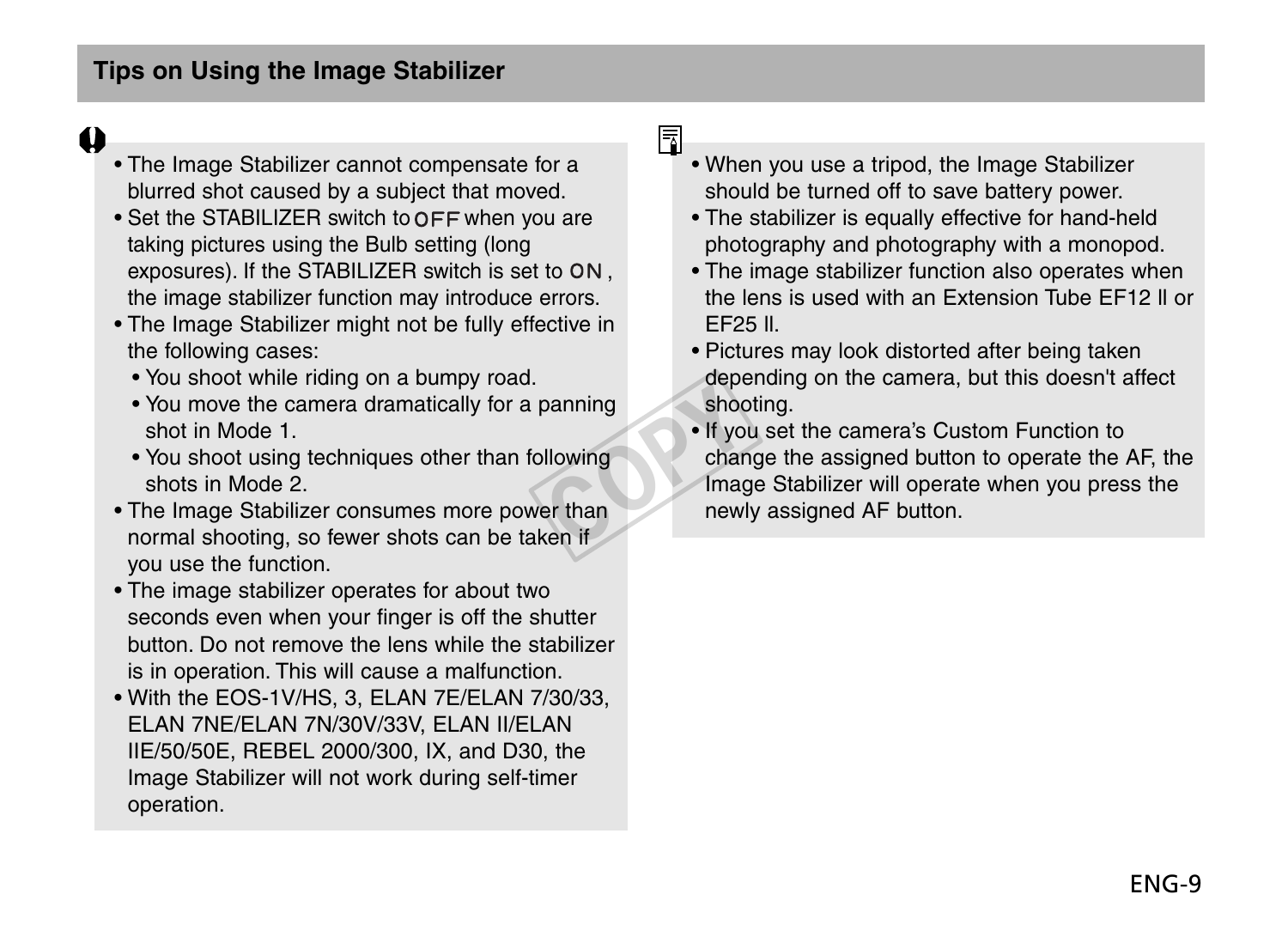## **8. Infinity Compensation Mark**

### **9. Infrared Index**

Infinity Compensation Mark



Distance index

To compensate for shifting of the infinity focus point that results from changes in temperature. The infinity position at normal temperature is the point at which the vertical line of the L mark is aligned with the distance indicator on the distance scale.

a

For accurate manual focusing on subjects at infinity distance, look through the viewfinder while rotating the focusing ring.



The infrared index corrects the focus setting when using monochrome infrared film. Focus on the subject manually, then adjust the distance setting by moving the focusing ring to the corresponding infrared index mark. The intermediate markers between 300 and 100 are 200mm and 135mm, and the marker between 100 and 50 is 70mm. setting the<br>e is the correspondent is<br>ark is<br>the integrate are 200r<br>between

Some EOS cameras cannot use infrared film. See the instructions for your EOS camera.

围

- The infrared index position is based on a wavelength of 800 nm.
- The compensation amount differs depending on the focal length. Use the indicated focal length as a guide when setting the compensation amount.
- Be sure to observe the manufacturer's instructions when using infrared film.
- Use a red filter when you take the picture.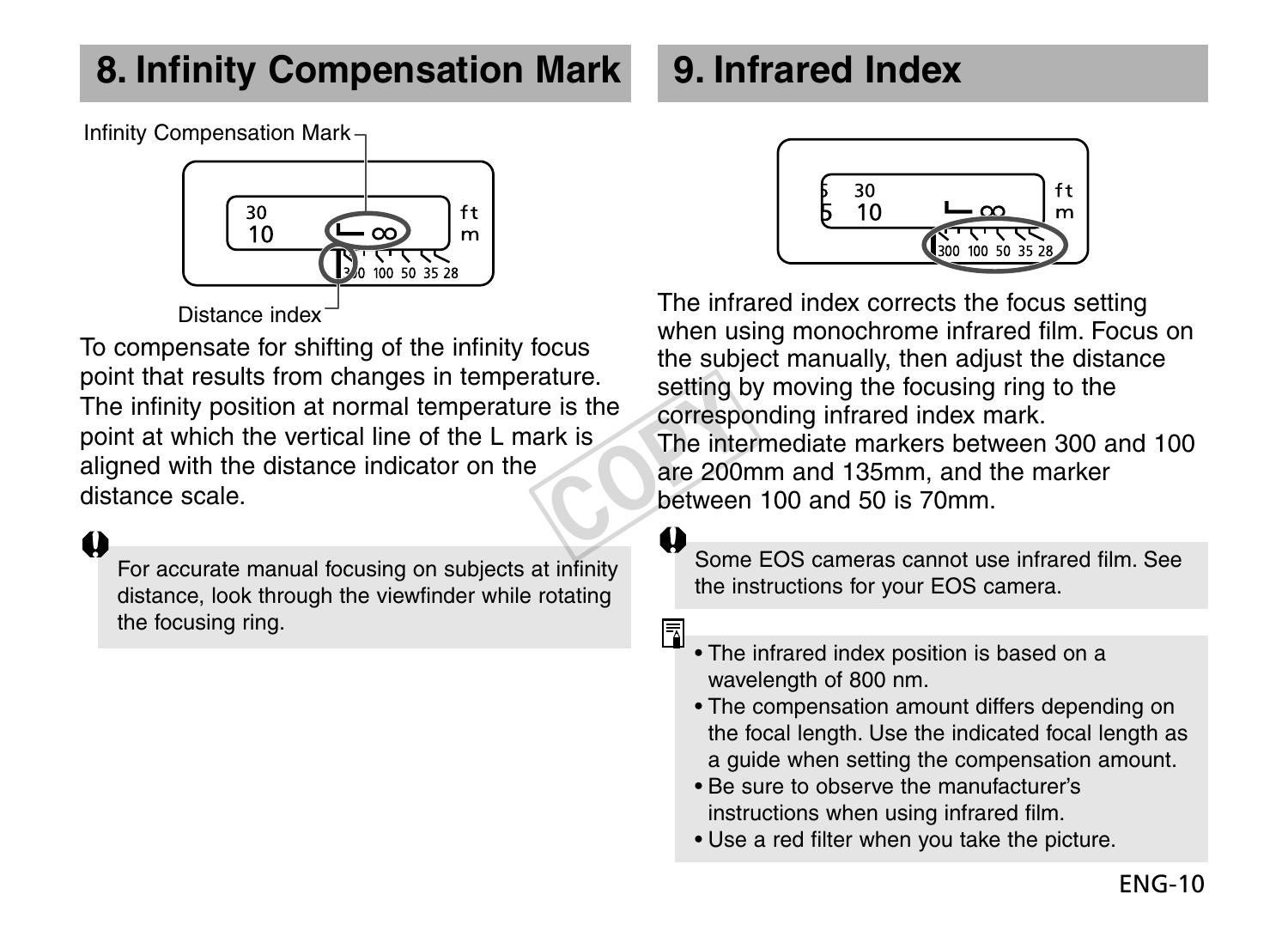### **10. Using the Tripod Mount**

#### **Adjusting the Revolving Mount**

You can loosen the orientation lock-knob on the tripod mount to allow it to rotate as needed to fit a particular camera model for switching between vertical and horizontal positions.

#### **Detaching**

Use the following procedures to remove and attach the tripod mount.



Turn the locking knob counterclockwise until it becomes loose (about 3 turns), and pull the knob in the direction of the arrow to release the collar.



With the collar open, remove the tripod mount.



To install, while pulling the locking knob, bring the collar to the original position, and tighten the locking knob securely.

围

The tripod collar can be attached to or detached from the lens while the lens is attached to the camera.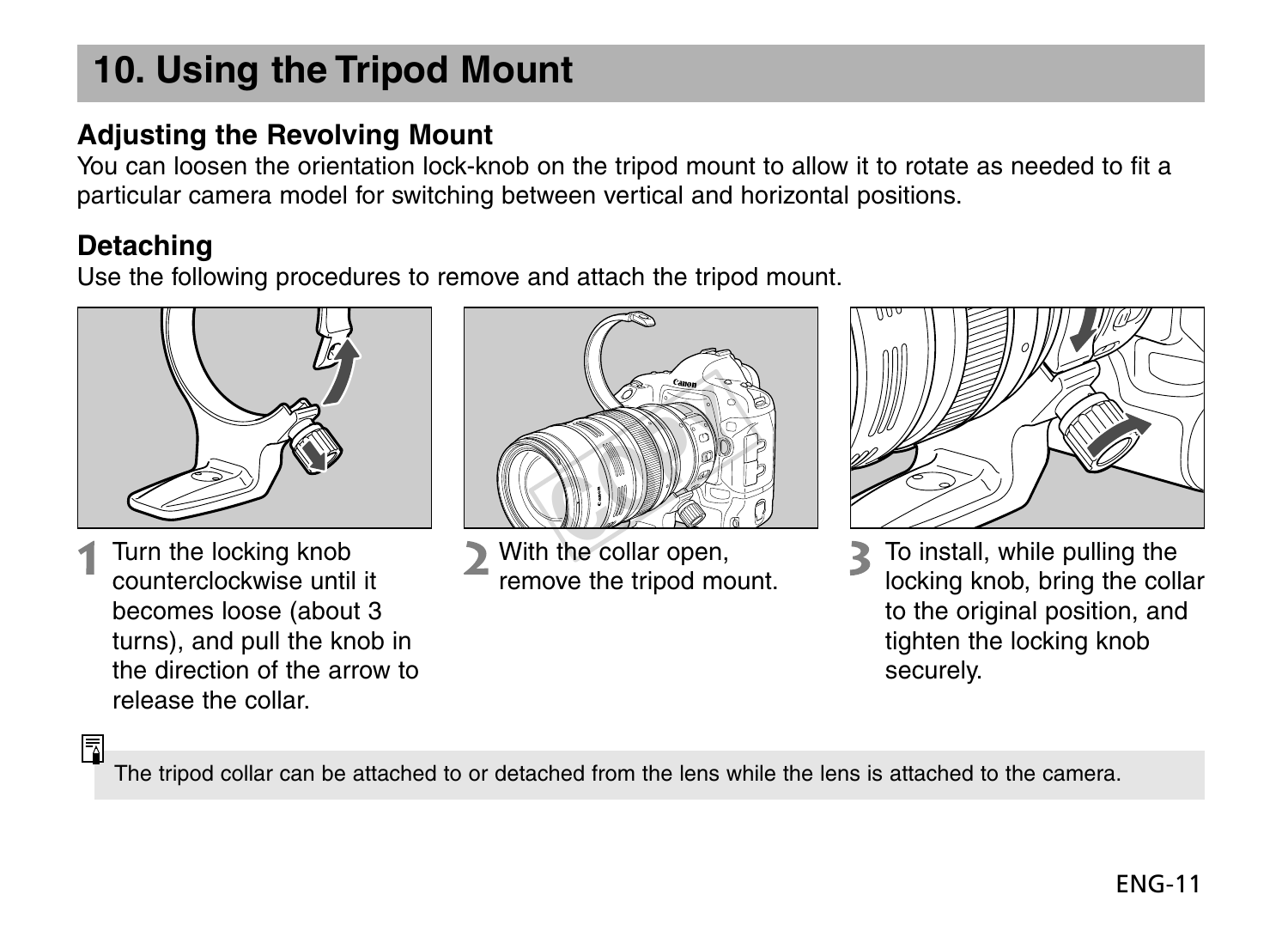### **11. Hood**



The EW-83G hood can keep unwanted light out of the lens, and also protects the lens from rain, snow, and dust.

To attach the hood, align the hood's attachment position mark with the red dot on the front of the lens, then turn the hood as shown by the arrow until the lens' red dot is aligned with the hood's stop position mark. hment<br>t of the<br>arrow<br>nood's

The hood can be reverse-mounted on the lens for storage.

#### a

- Part of the picture may be blocked if the hood is not attached properly.
- When attaching or detaching the hood, grasp the base of the hood to turn it. To prevent deformation, do not grasp the rim of the hood to turn it.

#### **12. Filters (Sold Separately)**

You can attach filters to the filter mounting thread on the front of the lens.

• Only one filter may be attached.

H

- If you need a polarizing filter, use the Canon Circular Polarizing Filter (77mm).
- To adjust the polarizing filter, first remove the lens hood.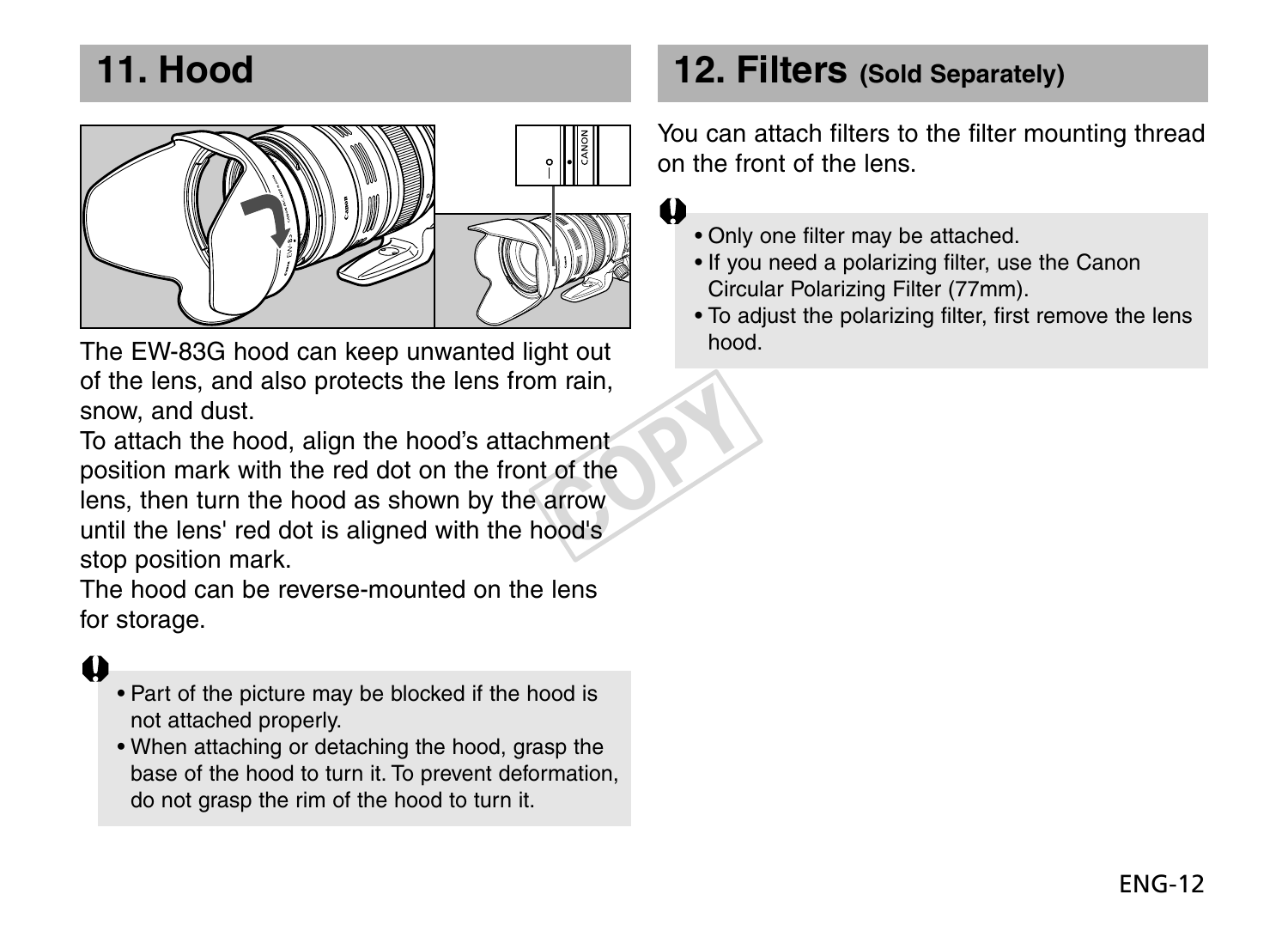#### **13. Extension Tubes (Sold Separately)**

You can attach Extension Tube EF12 II or EF25 II for magnified shots. The shooting distance and magnification are shown below.

|                                                               |                   | Camera-to-Subject<br>Distance (mm) |      | Magnification |              |  |
|---------------------------------------------------------------|-------------------|------------------------------------|------|---------------|--------------|--|
|                                                               |                   | Near                               | Far  | Near          | Far          |  |
| EF12 II                                                       | 28mm              | 265                                | 277  | $0.50\times$  | $0.43\times$ |  |
|                                                               | 300mm             | 604                                | 7594 | $0.39\times$  | $0.04\times$ |  |
| EF25 II                                                       | 28mm              | Incompatible                       |      |               |              |  |
|                                                               | 300 <sub>mm</sub> | 541                                | 3730 | $0.50\times$  | $0.09\times$ |  |
| 6<br>Manual focusing is recommended for accurate<br>focusing. |                   |                                    |      |               |              |  |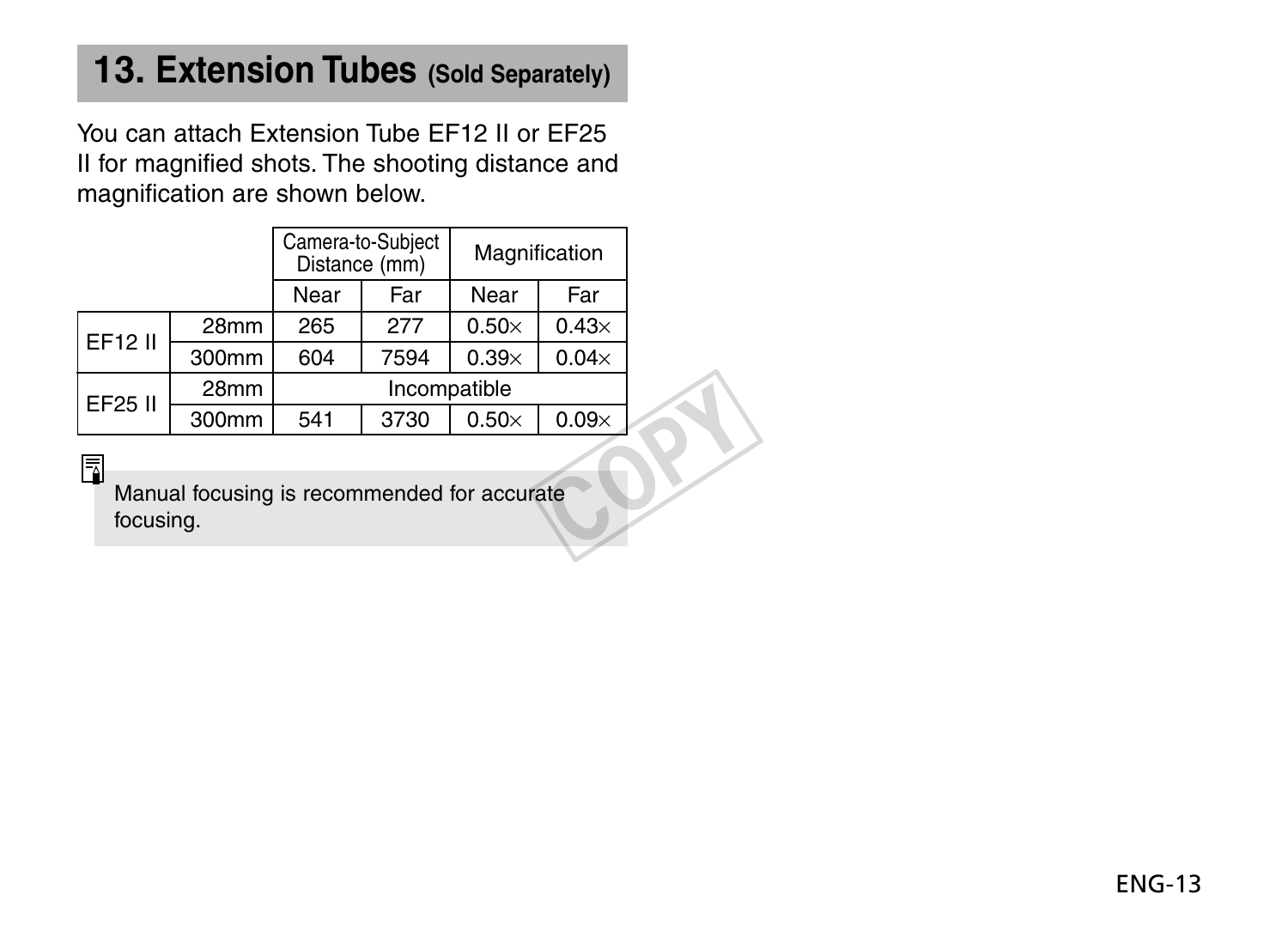### **Specifications**

| <b>Focal Length/Aperture</b>  | $28 - 300$ mm $\frac{1}{3.5} - 5.6$                                                                              |  |  |  |
|-------------------------------|------------------------------------------------------------------------------------------------------------------|--|--|--|
| <b>Lens Construction</b>      | 16 groups, 23 elements                                                                                           |  |  |  |
| <b>Minimum Aperture</b>       | $f/22 - 40$ *                                                                                                    |  |  |  |
| <b>Angle of View</b>          | Diagonal: $75^\circ - 8^\circ 15'$<br>Vertical: $46^\circ - 4^\circ 35'$<br>Horizontal: $65^\circ - 6^\circ 50'$ |  |  |  |
| <b>Min. Focusing Distance</b> | $0.7$ m/2.3 ft.                                                                                                  |  |  |  |
| <b>Max. Magnification</b>     | $0.3 \times$ (at 300 mm)                                                                                         |  |  |  |
| <b>Field of View</b>          | approx. $436 \times 651 - 81 \times 121$ mm/17.2 $\times$ 25.6 - 3.2 $\times$ 4.8 inch (at 0.7 m)                |  |  |  |
| <b>Filter Diameter</b>        | 77 mm/2.8 inch                                                                                                   |  |  |  |
| Max. Diameter and Length      | $92 \times 184$ mm/3.6 $\times$ 7.2 inch                                                                         |  |  |  |
| Weight                        | 1670 g/58.9 oz                                                                                                   |  |  |  |
| Hood                          | <b>EW-83G</b>                                                                                                    |  |  |  |
| Lens Cap                      | E-77U                                                                                                            |  |  |  |
| Case                          | LZ1324                                                                                                           |  |  |  |
|                               | * Applice to 1/2 ctop increments With 1/2 stop increments it will be f/22, 28                                    |  |  |  |

\* Applies to 1/3-stop increments. With 1/2-stop increments, it will be f/22-38.

- The lens length is measured from the mount surface to the front end of the lens. Add 21.5 mm when including the lens cap and dust cap.
- The size and weight listed are for the lens only, except as indicated.
- The EF1.4X II/EF2X II extenders cannot be used with this lens. In addition, there is no size available among 250D/500D close-up lenses.
- Aperture settings are specified on the camera. The camera automatically compensates for variations in the aperture setting when the camera is zoomed in or out.
- All data listed is measured according to Canon standards.
- Product specifications and appearance are subject to change without notice.